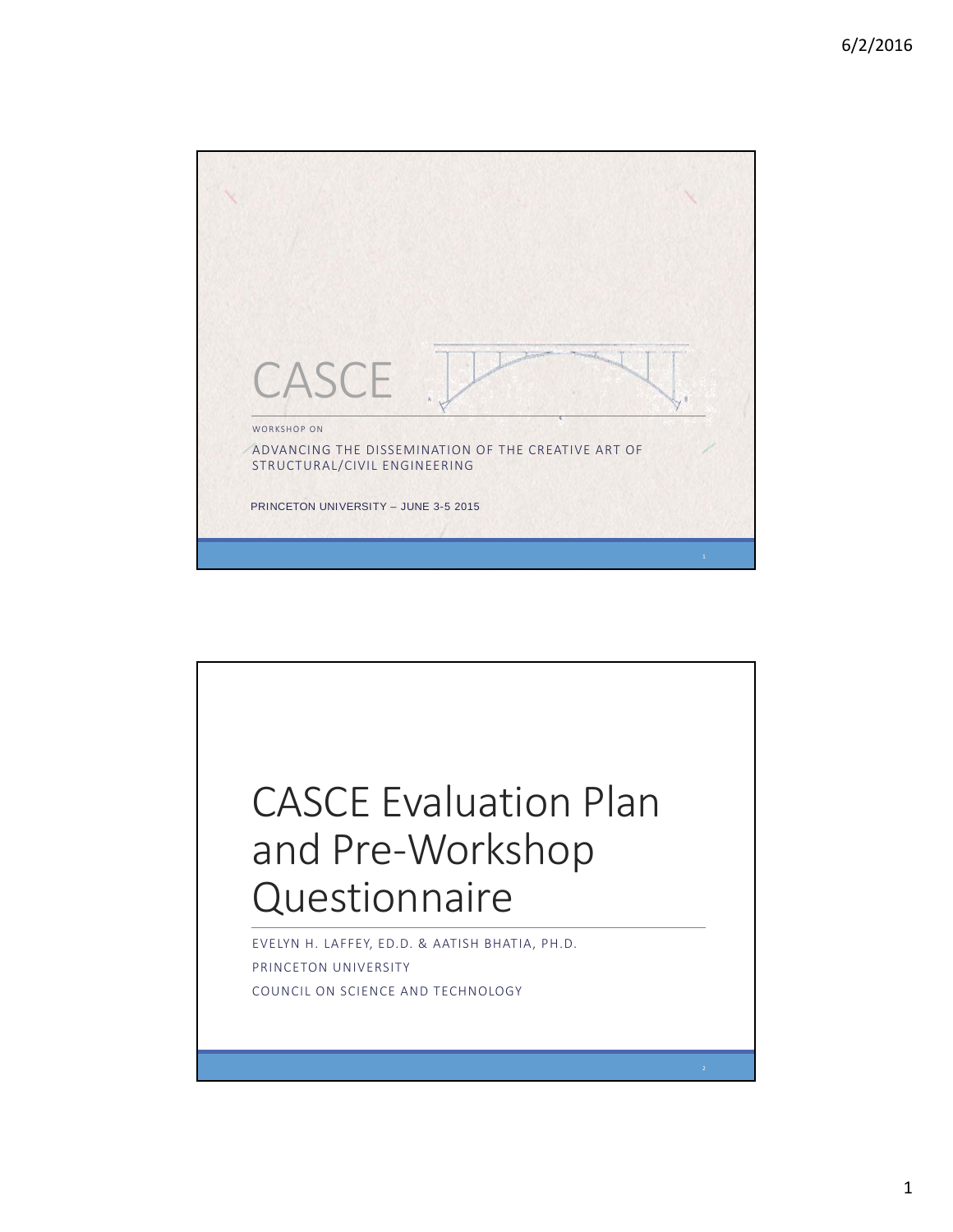

| <b>Activity and Analysis</b>                                                                                            | <b>Benchmark</b>                                                                                                                                                                                                                                                                               |
|-------------------------------------------------------------------------------------------------------------------------|------------------------------------------------------------------------------------------------------------------------------------------------------------------------------------------------------------------------------------------------------------------------------------------------|
|                                                                                                                         | Goal 1: Transform course with dramatically improved interactivity                                                                                                                                                                                                                              |
| A. Update lessons to include more interactivity and<br>STEM-context; management team reviews and updates<br>each lesson | A. Currently, ~20% of lessons are interactive. By the<br>end of first year, 60% will be transformed,<br>implemented and revised, as needed. By the end of<br>second year, all lessons will be transformed. By end of<br>third year, all lessons will be implemented and revised,<br>as needed. |
| B. Students' pre- and post-survey, as well as student<br>grades [quantitative]                                          | B. 75% of students will report greater interest in<br>engineering, recognition that engineering involves<br>creativity and impacts society, and confidence in<br>STEM abilities.                                                                                                               |
| C. Focus groups, interviews and open-ended survey<br>questions [qualitative]                                            | C. Regardless of course grade, a majority of students<br>will report satisfaction with course structure and<br>assessment, as well as recognition that engineering<br>involves creativity and impacts society, and confidence<br>in STEM abilities.                                            |
|                                                                                                                         | Goal 2: Course takes a form that can be readily adopted into curricula of many types of institutions                                                                                                                                                                                           |
| A. Identify themes to organize lessons into modules.                                                                    | A. By end of second year, 50% of lessons will<br>modularized. By end of third year, 100% of lessons<br>will be modularized.                                                                                                                                                                    |
| B. Document how course is adopted at various<br>institutions.                                                           | B. Continuously update lessons based on feedback.                                                                                                                                                                                                                                              |
|                                                                                                                         | Goal 3: Facilitate dissemination, adoption, and continuous improvement of the courses                                                                                                                                                                                                          |
| A. Submit workshop proposal to ASEE; FYEE, ASCE<br>and AACU annually                                                    | A. Annually, facilitate two workshops at STEM<br>relevant conference                                                                                                                                                                                                                           |
| B. Follow-up with ASEE and FYEE participants via<br>email and in-person workshops                                       | B. Receive feedback from at least 50% of participants<br>to inform improvement of workshop. Maintain contact<br>with 100% of individuals interested in adopting course<br>and provide continuous support, as needed, to facilitate<br>adoption.                                                |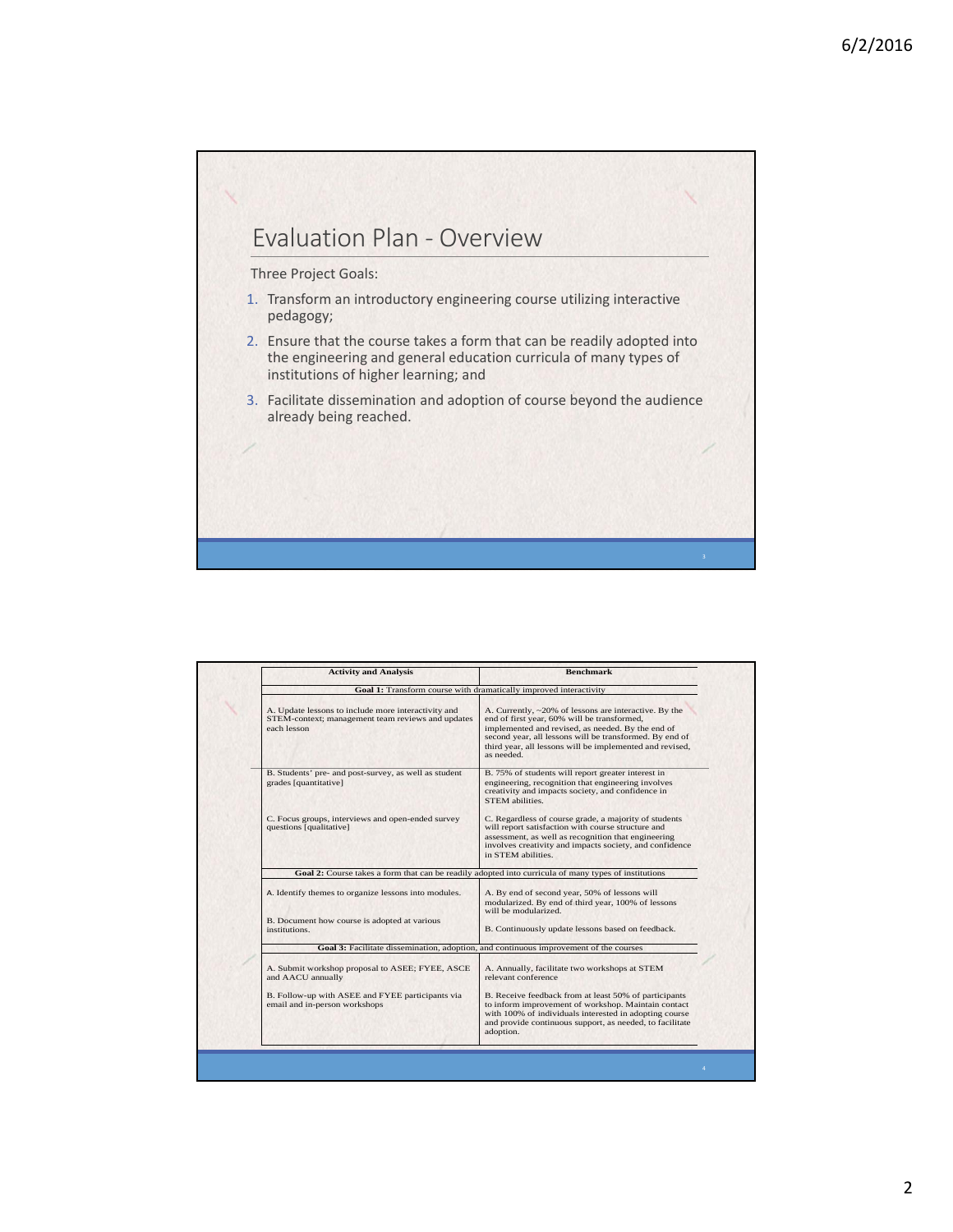

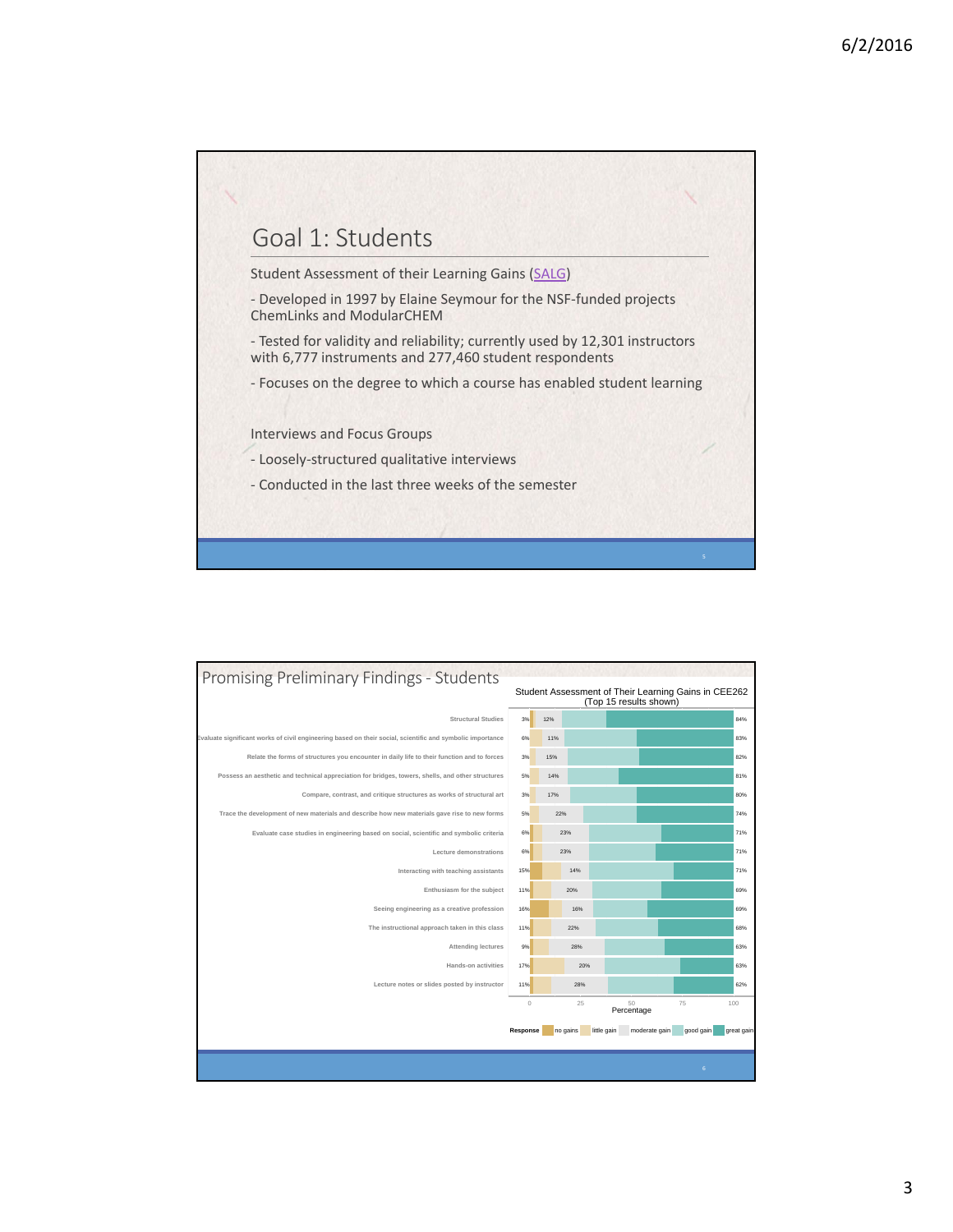## Promising Preliminary Findings ‐ Students

## **Understanding / Wider Impact Attitudes Towards Engineering**

*"I've learned so much ‐ I think about this class every time I see a building or a bridge."*

*"It has made me realize how creative engineering really can be!"*

*"I came in knowing essentially nothing about structural engineering, and now look at structures I see in the real world in a totally different light."*

*"I thought that the science of structures would be really hard to understand for someone with an english/history mind like me but it turns out that civil engineering is not too intimidating."*

*"I no longer view engineering as a purely calculations based discipline and have come to appreciate the artistic aspects of the field."*

*"I definitely now understand how engineering is really a way of problem‐solving in interesting, creative ways. I have a much greater appreciation for structural art and feel more interested in it."*

*"This course definitely made me respect the work of structural engineers as more than just a 'plug‐ and‐chug' profession. There's a lot more creativity and factors they consider that I hadn't realized."*